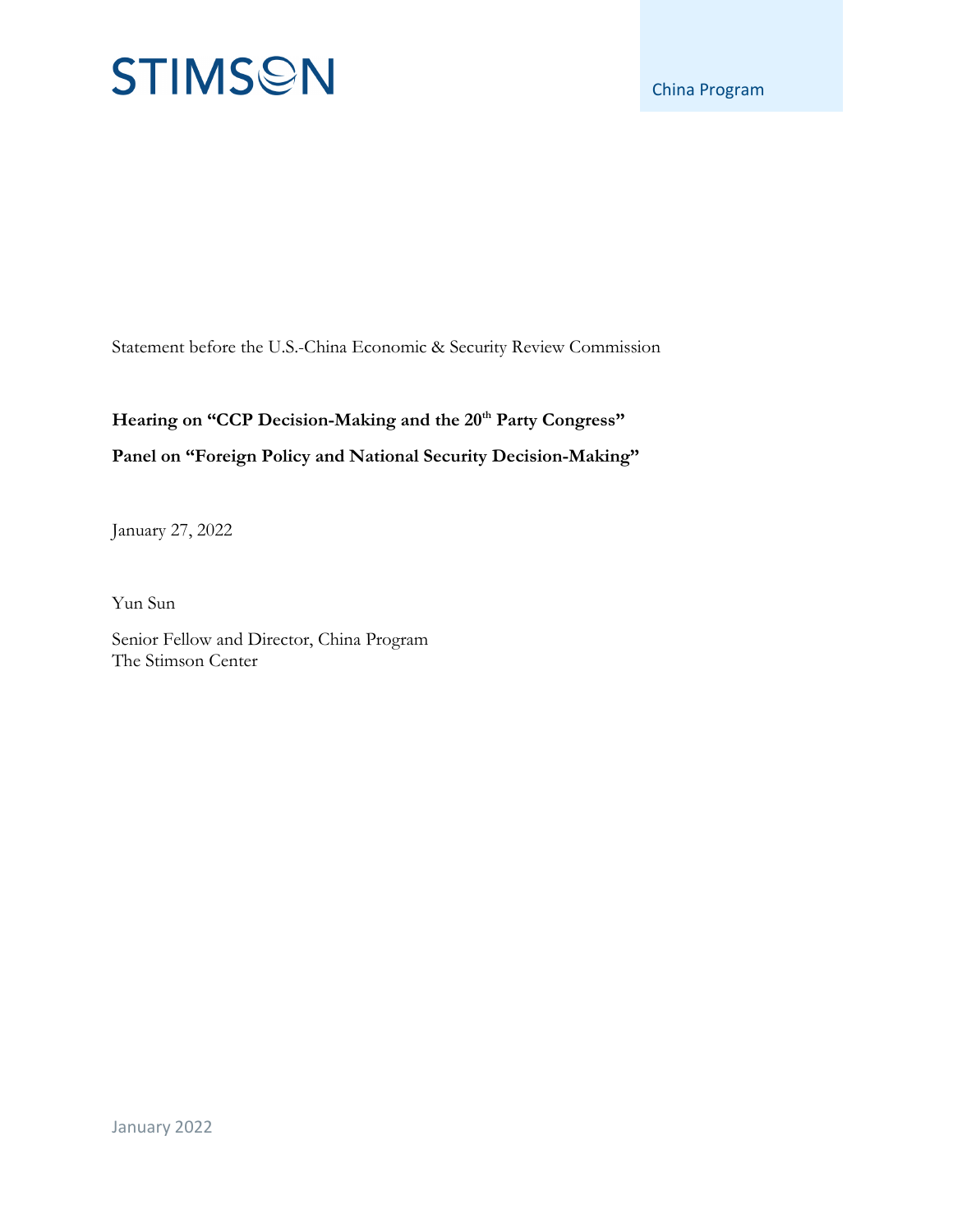Chairwoman Bartholomew, Vice Chair Cleveland, distinguished Commissioners, and staff, thank you for inviting me to appear before you to discuss China's foreign policy decision-making under Xi Jinping.

China's domestic politics and foreign relations have both undergone significant changed under President Xi Jinping. Domestically, Xi has expanded and tightened his control and authority in all policy domains, and the long-held tradition of democratic centralism is replaced by "decision by one authority" (定于一尊). The foreign policy arena is a key area for this new model of decision-making, where Xi personally makes key decisions such as the launch of the Belt and Road Initiative, the flagship project of his foreign strategy. The power concentration by Xi Jinping in foreign policy is reflected in four areas: indoctrination with the promotion of Xi Jinping Foreign Policy Thoughts, bureaucratic setup, personnel arrangements, and flagship foreign policy projects.

One important manifestation of Xi Jinping's reform of the foreign policy decision-making and concentration of power is the creation of the National Security Commission. Although the National Security Commission and Foreign Affairs Commission are both commissions under the Central Committee of the Chinese Communist Party, the bureaucratic rankings of its members are senior to those of the latter. The direct and inevitable consequence of this setup is the "securitization" of foreign policy issues and decisions. The NSC is mandated to examine all issues, foreign or domestic, through the lens of security, which by default is binary and leaves little space for either ambiguity or, more importantly, compromise, which arguably is the essence of diplomacy.

The institutional setup of China's foreign policy decision-making under Xi has directly created/contributed to China's assertive foreign policy, or the "wolf warrior diplomacy" that the world has witnessed. The strategic personality of the top leader himself leads China in the assertive direction and the institutional setup ensures his vision and grand strategy are strictly implemented without challenges from within. The bandwagon effect within the bureaucracy and the society further eliminates dissenting views. One could argue that China's expanding footprint and influence globally is the reflection of its growing national power. However, the way that the expansion is carried out, and the assertiveness and coerciveness manifested, are the direct result of Xi's political beliefs and the system he has designed to enforce his vision.

The current course of China's foreign policy is unlikely to change under Xi's leadership, which is poised to continue into the foreseeable five to ten years, at the minimum. The year of 2022 might witness some relative stabilization effort by China in its foreign relations to ensure Xi's smooth transition to the third term. However, the assertive foreign policy course appears firmly set for the foreseeable future.

# I. Foreign Policy Decision-Making Authority in China

Strictly speaking, the foreign policy decision-making authority under Xi Jinping has not changed from his predecessors, Jiang Zemin and Hu Jintao, in terms of the legal and institutional frameworks. Despite Xi's centralization of power, democratic centralism is still enshrined as the foundation and fundamental principle of the Chinese Communist Party (CCP), recognized and promoted by Xi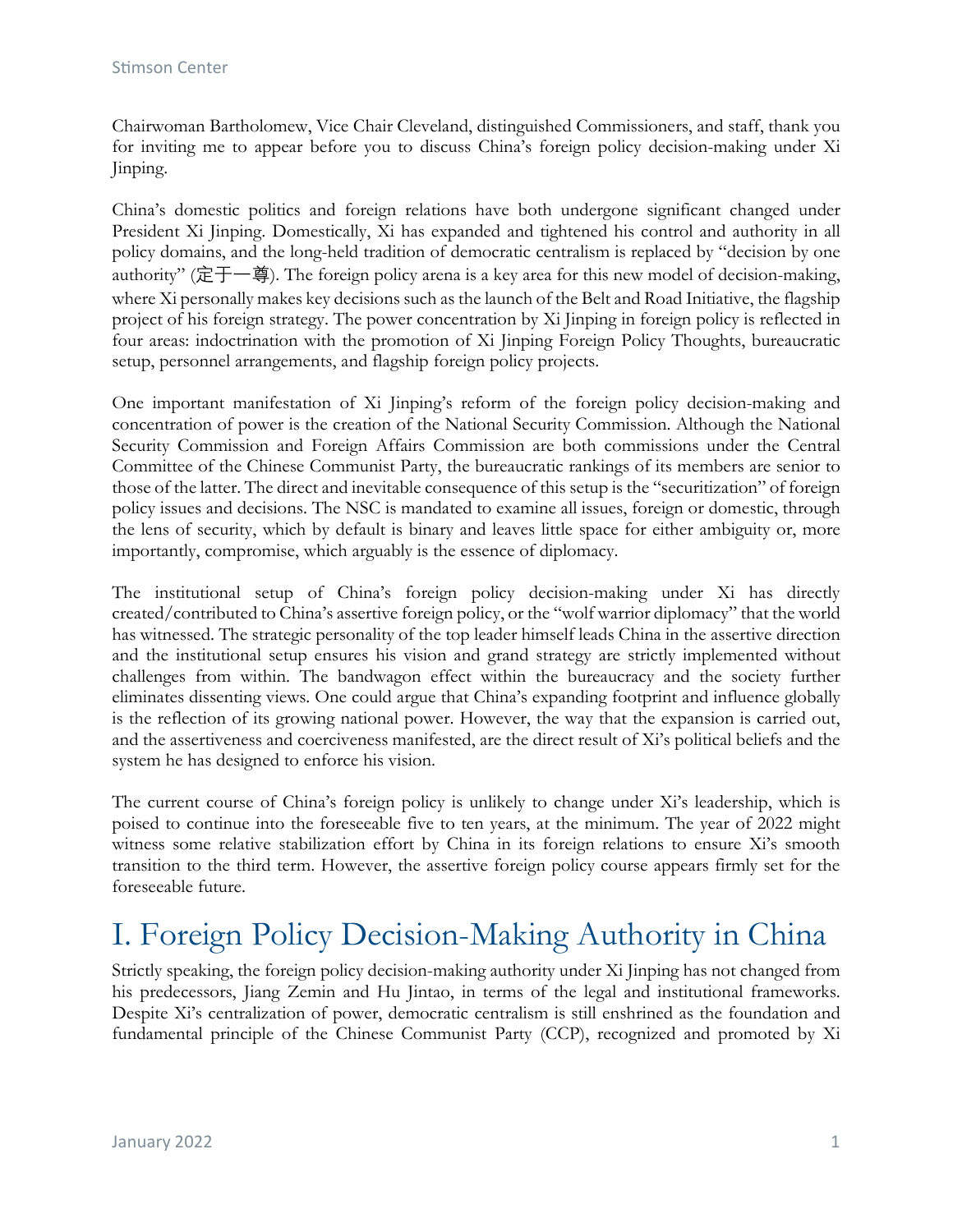himself.<sup>[1](#page-2-0)</sup> Within the state, the authority of foreign policy decision-making remains nominally divided among the legislature (the National People's Congress), the government (the State Council), and the party (the CCP). But because the Chinese Communist Party penetrates and dominates all realms of the government structure, including legislative and executive, it plays an overarching and dominant role in the decision-making process. The top leader, the General Secretary of the Chinese Communist Party consequently holds paramount authority over the decision-making. This is particularly true under General Secretary Xi, whose consolidation of power created control over critical affairs unparalleled by both of his predecessors.

By virtue of the party's organizational structure, Chinese policy issues including foreign and security policies could mandate broader participation and approval from the Politburo Standing Committee, Politburo, or even the Central Committee. For day-to-day operations, the Politburo Standing Committee, which is the most senior among all three tiers, enjoys paramount authority and the operational convenience to meet regularly—and as needed—to determine foreign affair issues. With all its members based in Beijing, the Politburo Standing Committee meets at least once weekly.<sup>[2](#page-2-1)</sup> Special meetings dedicated to foreign policy issues could also be organized in the event of an emergency, usually organized by the coordinating agency, the FAO of the Central Committee, also the executive office of the Central Foreign Affairs Commission.[3](#page-2-2)

Before Xi, the General Secretary of the Chinese Communist Party was regarded as "first among equals." All members of the Politburo Standing Committee enjoyed the same bureaucratic ranking at the national level and the same title as "leaders of the nation and the party." Particularly under Hu Jintao, each member had a designated area of responsibility.[4](#page-2-3) However, the issues of foreign policy and national security have strictly fallen under the purview of the General Secretary.<sup>[5](#page-2-4)</sup> A key factor in this setup that designates the General Secretary as the "person in charge" is that the members of Politburo Standing Committee are, first and foremost, domestic generalists and there has not been any member of the Politburo Standing Committee who rose from a foreign policy background. While Standing Committee members all received some training and experience in foreign affairs during their bureaucratic career, the General Secretary enjoys most exposure, training, and bureaucratic support to lead foreign and security policies. As such, the General Secretary is tasked with the management of routine, daily, and regular foreign and security policy issues until there is a need to subject the policy to broader discussion within the Party, either at the level of the Politburo Standing Committee, the Politburo, the Central Committee, or an expanded meeting of the Central Committee.

In this decision-making process, the General Secretary is assisted by his key advisors. In foreign affairs, the top advisor is a Politburo member, Director of the Foreign Affairs Office Yang Jiechi. And in national security affairs, he is advised by the executive director of the office of the National Security Commission, Ding Xuexiang. The policy process begins with agency reports, inputs, and

<span id="page-2-0"></span><sup>&</sup>lt;sup>1</sup> "习近平: 贯彻执行民主集中制是全党的共同政治责任" [Xi Jinping: Implementing democratic centralism is the common political responsibility of the whole party], *Communist Party Member Net*, December 27, 2018,

<span id="page-2-2"></span><span id="page-2-1"></span><sup>&</sup>lt;sup>2</sup> Richard Bush, "The Perils of Proximity: China-Japan Security Relations," *Brookings*, 2011, p. 125. <sup>3</sup> Ibid.

<span id="page-2-3"></span><sup>4</sup> Michael D. Swaine, "China's Assertive Behavior, Part Three: The Role of the Military in Foreign Policy," China Leadership Monitor 36. 2011, p. 3[, https://carnegieendowment.org/files/clm36ms.pdf.](https://carnegieendowment.org/files/clm36ms.pdf)

<span id="page-2-4"></span><sup>5</sup> Qingmin Zhang and Bing Liu, "首脑出访与中国外交" [Heads of State's Visits and China's Diplomacy], *International Political Studies* 2 (2018)[, https://www.sis.pku.edu.cn/teachers/docs/20190904131329069125.pdf.](https://www.sis.pku.edu.cn/teachers/docs/20190904131329069125.pdf)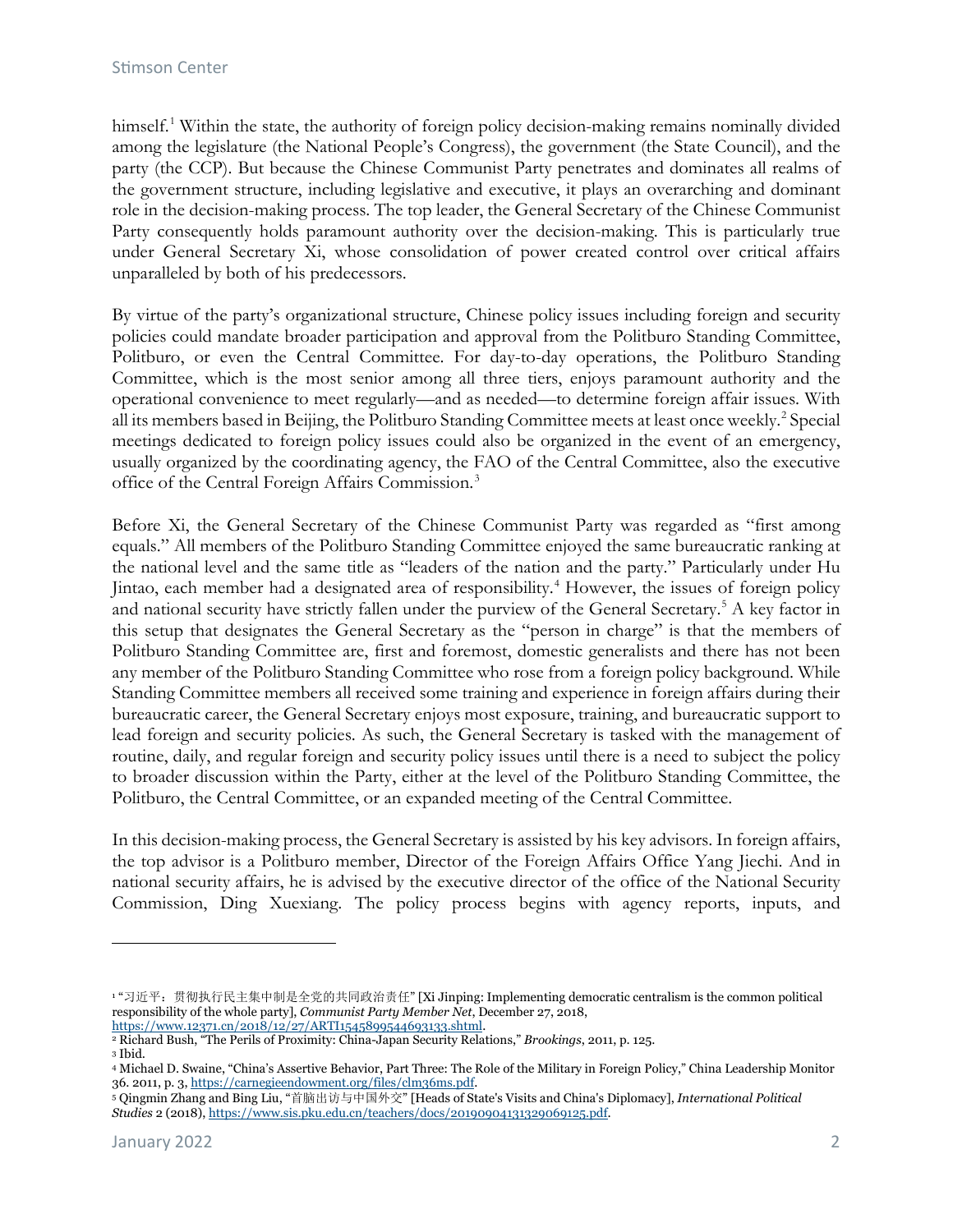recommendations on a specific policy issue, which are submitted to the Foreign Affairs Office (FAO) or National Security Commission (NSC) for adjudication. The FAO and National Security Commission are also mandated to perform policy consultation and deliberation among participating agencies in order to formulate comprehensive findings and policy recommendations to be presented to the top leader. The executive directors of the FAO and NSC also enjoy large authority in deciding less important, procedural, and operational issues that do not require top-level intervention or adjudication. As described by bureaucratic insiders back in 2011, when State Councilor Dai Bingguo was the head of the FAO: "most of the procedural (national security) issues are taken care of within the ministries. For those that reach the State-Councilor level, he and the FAO have a large authority to make decisions. Only those that Dai could not decide with certainty will be brought to Hu Jintao. And only those that Hu could not decide alone will be pushed to Politburo Standing Committee."[6](#page-3-0)

Within the Chinese decision-making system, the more important the policy issue is, the broader support the Party and the top leader will seek to maximize diverse policy inputs, build consensus, demonstrate the popular support of a specific policy, and legitimize the final decision. Following the bureaucratic ladder, daily affairs are managed by foreign policy agencies, especially the Ministry of Foreign Affairs. Urgent matters and critical issues must be approved by the FAO. It used to be the case that introduction of new key policies would not only have to be decided by the top leader but also gain support from the Politburo Standing Committee, the Politburo, or even the whole Central Committee. However, under Xi Jinping, internal balancing of the top leader's paramount authority appears seriously constrained. For example, there used to be a popular but simplified categorization of foreign and national security affairs into routine issues under the purview of the top leader and strategic issues under the purview of the Politburo Standing Committee.<sup>[7](#page-3-1)</sup> It's simply difficult to imagine how the members of the Politburo Standing Committee would or could now challenge a decision made by the top leader himself.

The best example of the "collective decision-making" in a foreign policy issue was when former president Jiang Zemin convened two expanded meetings of the Politburo Standing Committee to decide whether China should change its policy toward the United States as a result of the 1999 bombing of the Chinese Embassy in Belgrade.<sup>[8](#page-3-2)</sup> Participation in the expanded meetings was extended to include representatives of related government ministries, Party departments, and some retired senior officials. This expanded participation reflected the leader's desire to hold the broadest possible discussion of the crisis and to formulate a widely acceptable decision based on consensus.

# II. The Centralization of Power under Xi Jinping

Under Xi Jinping's predecessors, China's foreign policy decision-making followed a model of "collective leadership, democratic centralism, individual preparation and decisions made at meetings,"

<span id="page-3-0"></span><sup>6</sup> Yun Sun, "Chinese National Security Decision-Making Processes and Challenges," *Brookings*, May 2013,

[https://www.brookings.edu/wp-content/uploads/2016/06/chinese-national-security-decisionmaking-sun-paper.pdf,](https://www.brookings.edu/wp-content/uploads/2016/06/chinese-national-security-decisionmaking-sun-paper.pdf) p. 7. <sup>7</sup> Yun Sun, "Chinese National Security Decision-Making Processes and Challenges," p. 6.

<span id="page-3-2"></span><span id="page-3-1"></span><sup>8</sup> For a detailed review of the process, see section on "Policy-making during the Belgrade Bombing Crisis," in Zhou Qi, "Organization, Structure and Image in the Making of Chinese Foreign Policy Since the Early 1990s," PhD dissertation, Johns Hopkins University, March 2008, pp. 345-364.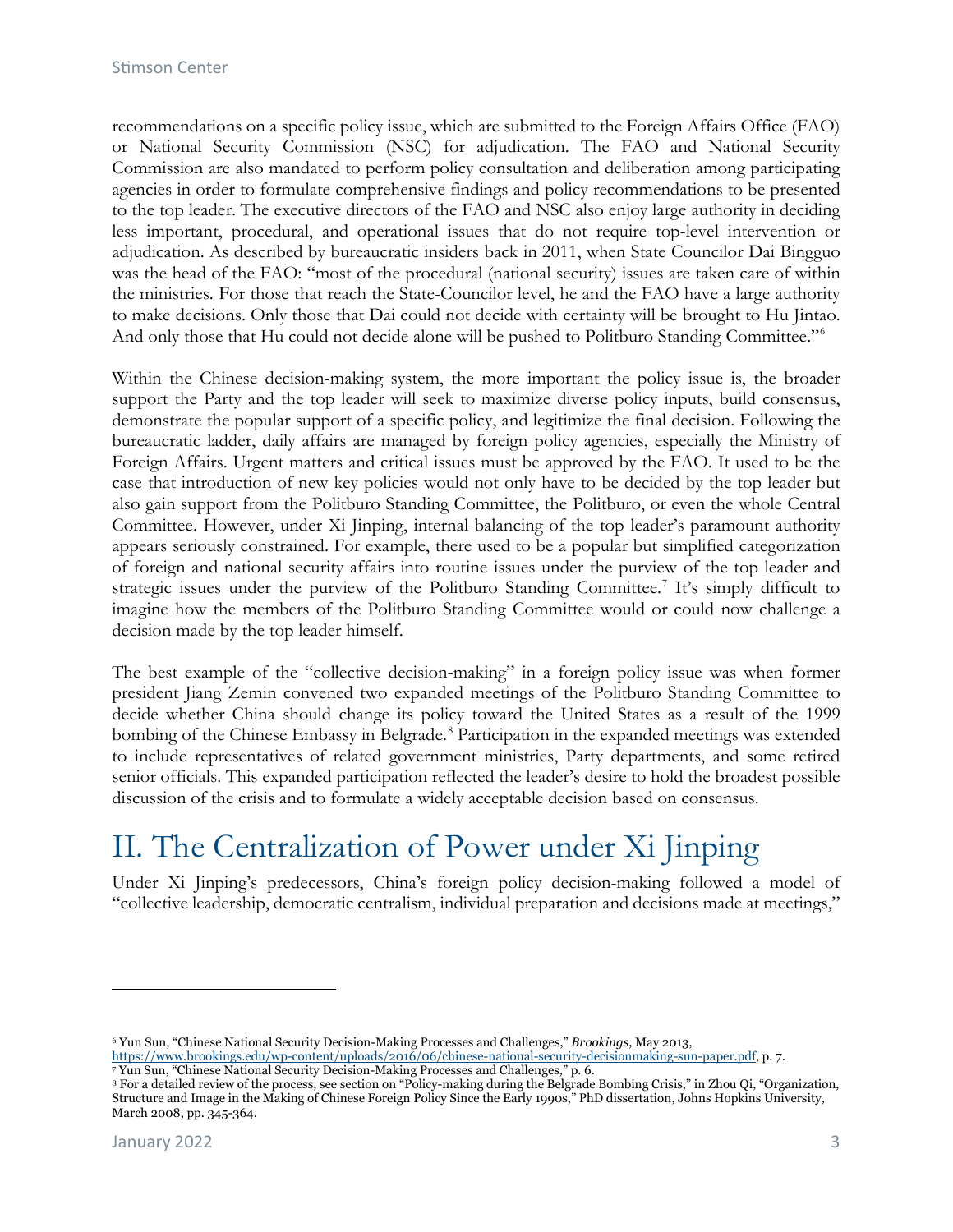summarized by then-President Jiang Zemin at the 16<sup>th</sup> Party Congress in 1[9](#page-4-0)99.<sup>9</sup> These guidelines determine that key issues should be discussed among members and decided by the majority and that information for the making of the decision should be prepared and distributed to facilitate the exchange of views prior to the meeting.<sup>[10](#page-4-1)</sup> The top leader still carried the most weight as he was the "first among equals" and the designated person in charge of foreign affairs. As such, his opinions and preferences are respected and honored by other leaders on the Politburo Standing Committee. However, the other members still had the liberty to dissent. In a few cases before 2012, the views of certain members of the Politburo Standing Committee prevailed, such as then-Politburo Standing Committee member Zhou Yongkang's endorsement that supported China National Petroleum Corporation's investment in an unstable Sudan.<sup>[11](#page-4-2)</sup>

This model of decision-making, however, ended with President Xi's ascension to power when he succeeded Hu Jintao as China's president at the National People's Congress on March 15, 2013. In the past nine years, Xi has established a new model of the foreign policy decision-making process that is focused on his sole authority. As summarized by Politburo member Yang Jiechi in a *People's Daily* article on July 3, 2021, Xi personally decided all foreign strategies and actions since 2013.

*Xi Jinping has made the strategies and personally took actions, demonstrated clear Chinese characteristics, Chinese style and the Chinese manners, and achieved a series of historical and groundbreaking achievements… All these achievements were made possible by Xi Jinping's personal commandership and actions, by the firm leadership of the Central Committee with Xi Jinping as the core, by the scientific guidance of Xi Jinping's thought on socialism with Chinese characteristics for a new era and his foreign policy thoughts, and by the collective hard work by the whole Party, military, and peoples of all ethnicities across the country*. [12](#page-4-3)

The power concentration by Xi Jinping in foreign policy is reflected in four areas: indoctrination with the promotion of Xi Jinping Foreign Policy Thoughts, bureaucratic setup, personnel arrangements, and flagship foreign policy projects. First, indoctrination is one of the most common and effective political tools to forge collective actions and eliminate dissenting views that do not conform to the prevailing philosophy. Through a campaign of theorization and promotion, Xi Jinping Foreign Policy Thoughts have become the one enshrined guiding theory of China's foreign policy work. The Xi Jinping Foreign Policy Thoughts are summarized as a series of new concepts, positions, and initiatives that are rich in Chinese characteristics, reflect the spirit of the era and lead the progressive trend of mankind's development.[13](#page-4-4) They are published in the *Selective Collection of Xi Jinping's Elaboration on Great Power Diplomacy with Chinese Characteristics* (《习近平关于中国特色大国外交论述摘编》) and

<span id="page-4-0"></span><sup>9</sup> Zemin Jiang, "江泽民在纪念中国共产党成立78周年座谈会上的讲话" [Speech at the Symposium to Celebrate the 78th Anniversary of the Founding of the Chinese Communist Party], *People's Daily*, June 28, 1999,

[http://www.peopledaily.com.cn/item/ldhd/Jiangzm/1999/jianghua/jh0007.html.](http://www.peopledaily.com.cn/item/ldhd/Jiangzm/1999/jianghua/jh0007.html)

<span id="page-4-1"></span><sup>10</sup> Deyou Zhang and Tao Li, "关于领导责任制度建设的思考" [Reflection on the Construction of the Leadership Responsibility System], *Political Science Studies* 4, 2009, p. 20.

<span id="page-4-2"></span><sup>&</sup>lt;sup>11</sup> "Patey Explores CNPC's Involvement in Sudan and South Sudan," *Central European University*, November 18, 2014, https://www.ceu.edu/article/2014-11-18/patey-explores-cnpcs-involvement-sudan-and-south-sudan.

<span id="page-4-3"></span> $\overline{\text{harg}}$  Jiechi, "赓续百年辉煌 开创时代篇章习近平外交思想指引 党的外事工作取得光辉成就" [Continuing a century of glory, creating a chapter of the era, guided by Xi Jinping Thought on Diplomacy, and making glorious achievements in the party's foreign affairs work], *Embassy of the People's Republic of China in the Islamic Republic of Mauritania*, July 8, 2021[, http://mr.china](http://mr.china-embassy.org/sgzyhd/202107/t20210708_9078522.htm)[embassy.org/sgzyhd/202107/t20210708\\_9078522.htm.](http://mr.china-embassy.org/sgzyhd/202107/t20210708_9078522.htm)

<span id="page-4-4"></span><sup>&</sup>lt;sup>13</sup> People's Daily, "深入学习习近平外交思想, 努力开创中国特色大国外交新局面" [In-depth study of Xi Jinping's diplomatic thought and strive to create a new situation of major-country diplomacy with Chinese characteristics], *CPC News*, January 5, 2020, [http://theory.people.com.cn/n1/2020/0106/c40531-31535409.html.](http://theory.people.com.cn/n1/2020/0106/c40531-31535409.html)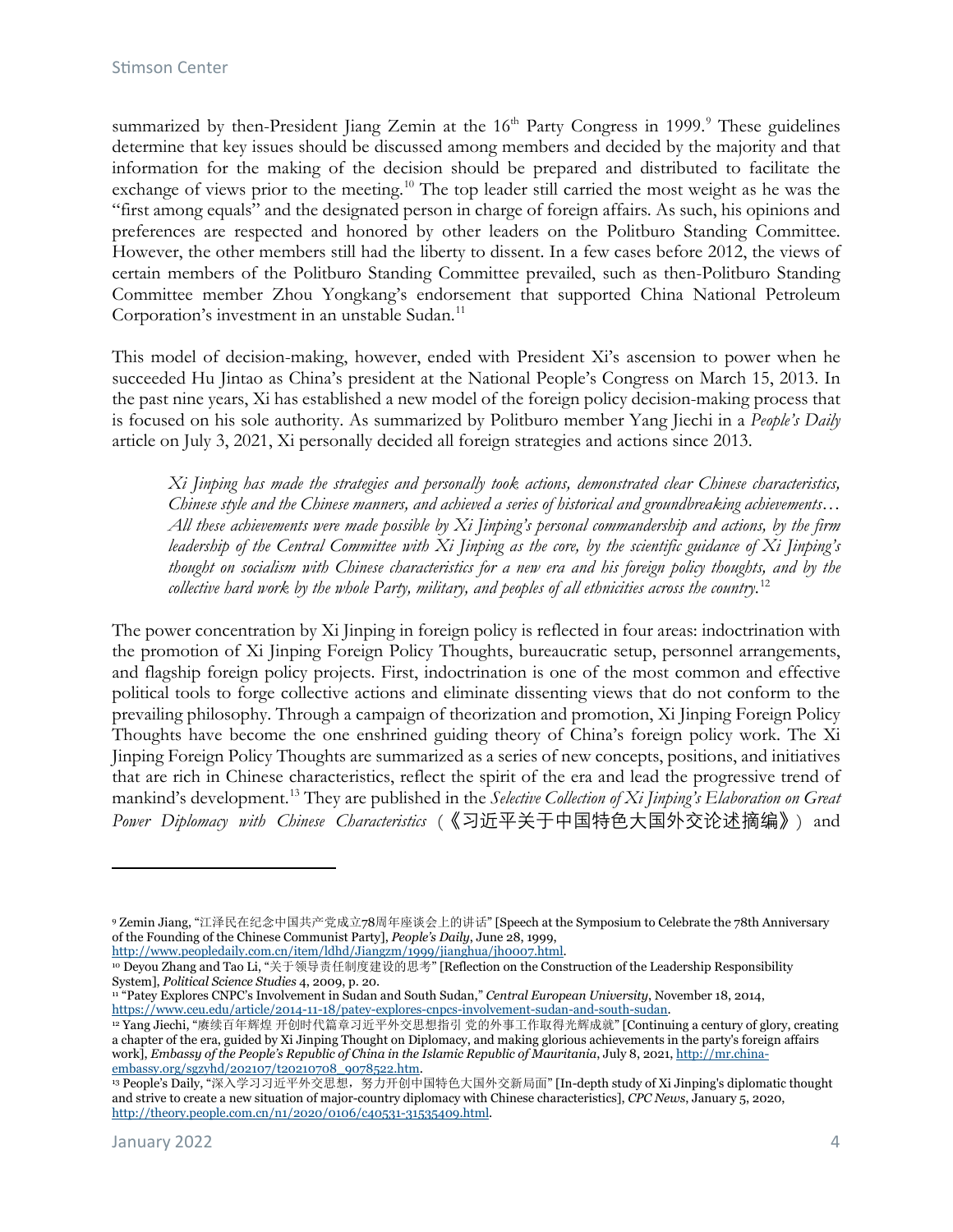#### Stimson Center

*Outline on the Study of Xi Jinping Foreign Policy Thoughts* ( 《习近平外交思想学习纲要》) . The two books are published by the two most important publishing houses in China: the People's Press and the Central Party Literature Press, respectively. And they are distributed across the foreign policy apparatus to ensure that all levels and cadres are united around Xi Jinping's designated foreign policy course. Study sessions of Xi Jinping Foreign Policy Thoughts are mandated at all government and related units to ensure knowledge saturation. All achievements in China's foreign policy since the 18<sup>th</sup> Party Congress are attributed to the wisdom and farsightedness of Xi Jinping Foreign Policy Thoughts. In the *Selective Collection of Xi Jinping's Elaboration on Great Power Diplomacy with Chinese Characteristics* alone, 504 elaborations by Xi on foreign policy issues are included, covering everything from the Belt and Road Initiative to multilateral diplomacy. These elaborations serve as indoctrinated theoretical and ideological guidelines ensuring the full saturation of and collective loyalty to Xi Jinping's foreign policy.

Second, through the bureaucratic setup, Xi has strengthened the "centralized and united leadership" by the CCP's foreign policy work. Xi has emphasized on different occasions that "foreign policy is the reflection of the nation's will and, therefore, its authority must be controlled by the Central Committee of the Communist Party."[14](#page-5-0) This requires all agencies and personnel to maintain the authority and centralized and united leadership of the Party. As the cornerstone of Xi's systematic reform of the foreign policy decision-making process, at the 3rd Plenary of the 19<sup>th</sup> Party Congress in 2018, the Communist Party renamed and restructured the Foreign Affairs Leading Small Group and formed the new Central Foreign Affairs Commission. The responsibility of the Commission is "the top-level design, overall strategizing, coordination, general promotion, and supervision over the implementation" of foreign affairs. The previous "Foreign Affairs Leading Small Group" by virtue of its name suggests collective leadership among a group of leaders. The renaming of it as a Commission reduces its leading role while emphasizing its role as an implementation, consultation, and coordination agency.

The centralization of foreign policy authority through the new Commission is reflected both horizontally and vertically within the Chinese bureaucracy. Horizontally and among different government agencies, the Commission is tasked with eliminating the competing agendas and approaches among different government agencies. The Commission is headed by Xi Jinping himself with Premier Li Keqiang as his deputy. However, its membership encompasses the Foreign Ministry, Defense Ministry, Ministry of Commerce, Ministry of State Security, Ministry of Public Security, International Liaison Department, Department of Propaganda, Department of Hong Kong, Macao, and Taiwan Affairs, Overseas Chinese Affairs Office, and State Council Information Office. The centralized leadership of the Commission is said to "increase the efficiency of the decision-making and ensure the smooth implementation of the decisions."[15](#page-5-1) In terms of vertical setup, the Commission has increased the communications and coordination between the central and local governments in foreign affairs to ensure local governments of all levels will strictly follow the guidelines set by the top leadership.

Third, in terms of personnel, Xi has strengthened his control of China's foreign policy decisionmaking through key appointments, including Yang Jiechi as the chief foreign policy official and

<span id="page-5-0"></span><sup>14</sup> Ibid.

<span id="page-5-1"></span><sup>15</sup> Yuanzhe Ren, "掀开中国外事体制机制改革的新篇章" [Open a new chapter in the reform of China's foreign affairs system and mechanisms], *Guangming Daily*, May 23, 2018[, https://theory.gmw.cn/2018-05/23/content\\_28934523.htm.](https://theory.gmw.cn/2018-05/23/content_28934523.htm)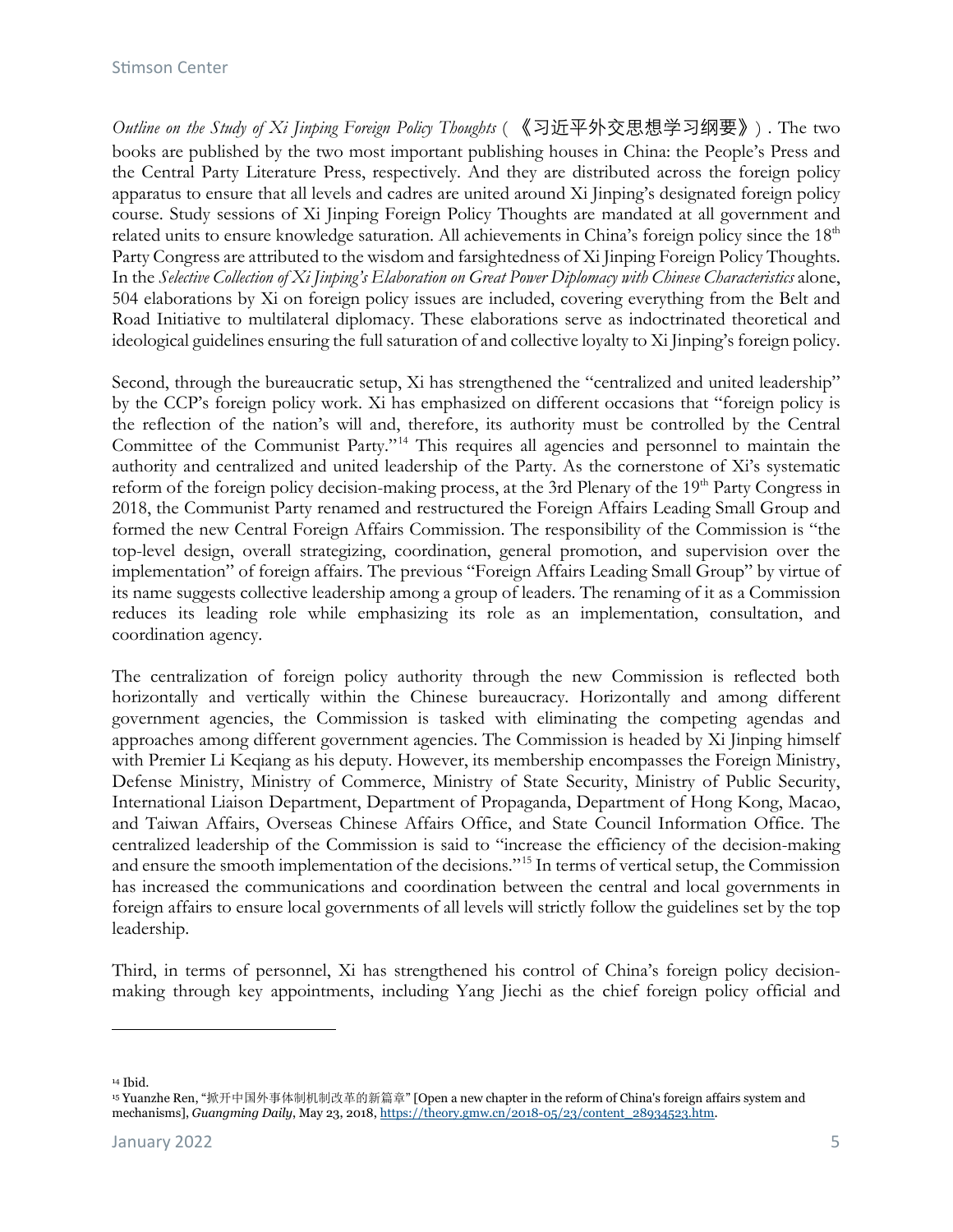Director of the FAO; Wang Yi as the primary foreign policy implementer and Minister of Foreign Affairs; Ding Xuexiang as chief of staff and Director of the General Affairs Office of the Central Committee; and He Lifeng as his top economic advisor, Director of the National Development and Reform Commission, and China's top economic policymaking leader of the Belt and Road Initiative. Both Yang Jiechi and Wang Yi are career foreign service bureaucrats. However, their longevity on Xi Jinping's close advisory team is ensured by their loyalty to Xi as the top leader and his foreign policy agenda. In comparison, Ding Xuexiang and He Lifeng are domestic generalists and in Xi's small circle of utmost trust. Both have overlapped with Xi in his career in Shanghai and Fujian, which aligns with Xi's preference to promote his former subordinates.

Yang Jiechi reached the age of 71 last year and is expected to retire. There is a high possibility that Wang Yi, currently at the age of 68, will stay on for another term and replace Yang in his role at the FAO. The current Executive Vice Foreign Minister—who is also the Deputy Director of the FAO— Le Yucheng is expected to fill Wang Yi's position at the Foreign Ministry. He Lifeng, aged 66, and Ding Xuexiang, aged 59, are relatively young. Both are expected to stay on after the  $20<sup>th</sup>$  Party Congress.

Last but not least, Xi's centralization of power in foreign policy decision-making is reflected through the prioritization of his signature foreign policy campaign, the Belt and Road Initiative, in China's foreign policy work. The Belt and Road Initiative has been personally decided, planned, implemented, and promoted by Xi Jinping.<sup>[16](#page-6-0)</sup> Since its introduction in 2013, it has been regarded as the top priority of the Communist Party and, consequently, the whole government and nation. Through the Belt and Road Initiative, Xi has been able to mobilize all corners of the state and society to focus on the implementation of his grand strategic vision. The Initiative has become the overarching theme of Chinese foreign policy under Xi Jinping, an unavoidable topic that all agencies have to prioritize as a lack of enthusiasm in participation is seen as political disloyalty to Xi and the Communist Party. Through the Initiative, Xi successfully tied the whole foreign policy apparatus to his personal leadership and authority over Chinese foreign policy.

### III. The Role of the National Security Commission

The most important institutional change that Xi Jinping has made in China's national security decision-making is the creation of the Central National Security Commission (NSC) before the end of 2013.<sup>[17](#page-6-1)</sup> Before Xi, the Foreign Affairs Leading Small Group and the National Security Leading Small Group were "the same organization with two different titles" (一个机构, 两块牌子). The two agencies, as such, also shared the same membership.

The discussion of the national security decision-making is highly relevant for the discussion of the foreign policy decision-making in China. In China's narrative, the term "national security" encompasses both domestic/internal and foreign/external security and, therefore, has a much broader connotation. Foreign policy issues are regarded as critically pertinent to China's external security.

 $\overline{a}$ 

<span id="page-6-0"></span><sup>&</sup>lt;sup>16</sup> Bei An, Xiyao Xie, and Xin Wen, "习近平总书记谋划推动共建"一带一路"述评" [Commentary on General Secretary Xi Jinping's plan to promote the joint construction of the "Belt and Road"], *Ministry of National Defense of the People's Republic of China*, November 19, 2021[, http://www.mod.gov.cn/topnews/2021-11/19/content\\_4899103.htm.](http://www.mod.gov.cn/topnews/2021-11/19/content_4899103.htm)

<span id="page-6-1"></span><sup>17</sup> Joel Wuthnow, "A New Chinese National Security Bureaucracy Emerges," *Real Clear Defense*, November 29, 2021, [https://www.realcleardefense.com/articles/2021/11/29/a\\_new\\_chinese\\_national\\_security\\_bureaucracy\\_emerges\\_805476.html.](https://www.realcleardefense.com/articles/2021/11/29/a_new_chinese_national_security_bureaucracy_emerges_805476.html)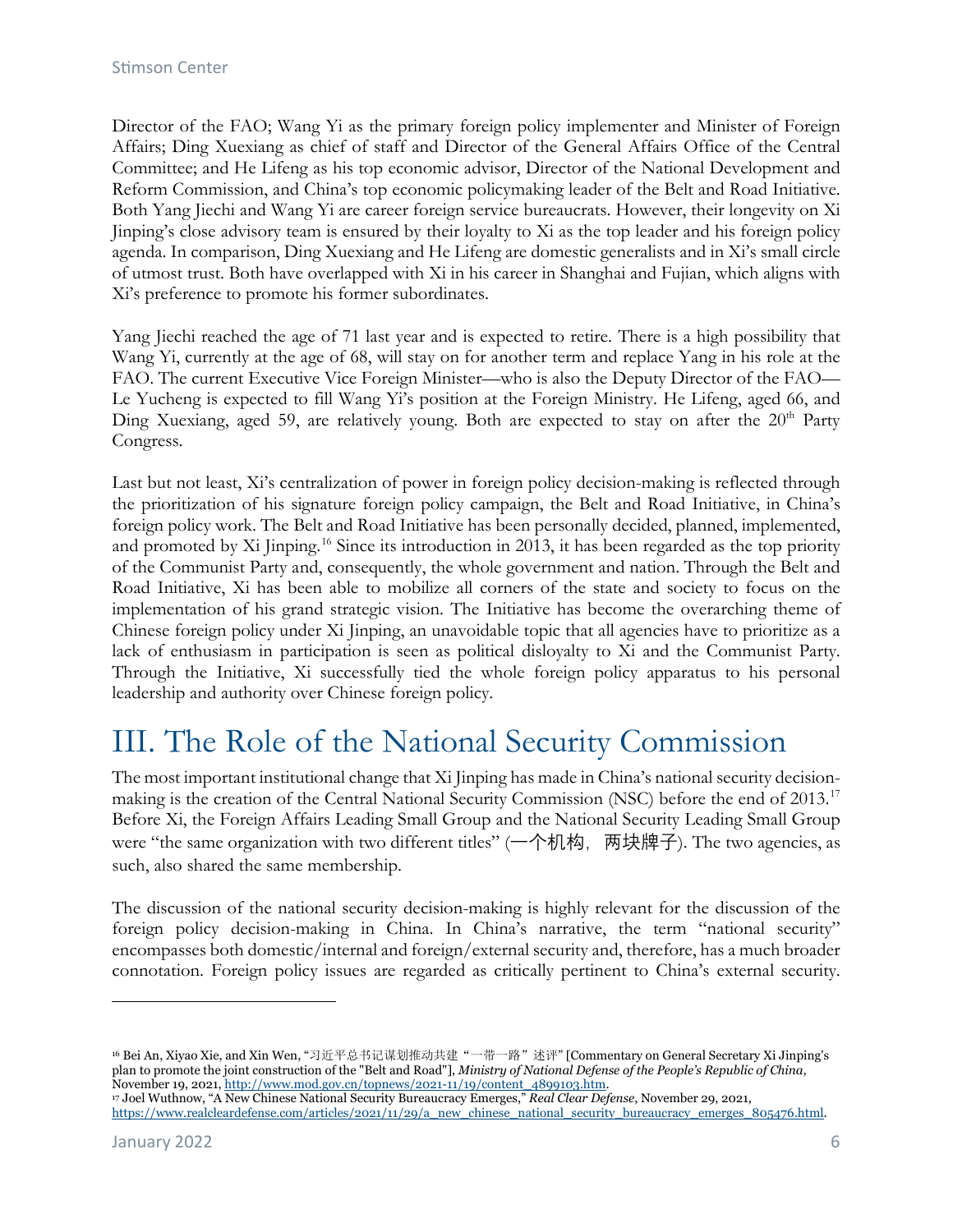However, before Xi, the two concepts and two decision-making processes largely remained in one office. There are many overlapping aspects between China's national security policy and its foreign policy, as the latter also serves to protect China's national security interests. However, because national security also encompasses military security, national defense, economic security, and other nontraditional security challenges, the framework and coverage are broader than with foreign policy.

Xi Jinping's creation of the NSC practically peeled the national security portfolio, both internal and external, away from the purview of the previous Foreign Affairs Leading Small Group, making it a standalone and independent institution sitting at the highest level (i.e. the Central Committee of the Chinese Communist Party) and serving the top leader. As mentioned previously, there is still a separate institution mandated to manage foreign affairs: the Central Foreign Affairs Commission. However, the NSC is regarded as more prominent and important than the Foreign Affairs Commission for a number of reasons.

First, the NSC is closely associated with Xi Jinping's new national security concept and the foundation of his national security setup. It serves as the institutional manifestation and the materialization of Xi's national security concept. Xi defines Chinese national security in more expansive terms than his predecessors. It is broad, encompassing eleven categories: political, territorial, military, economic, cultural, social, ecological, scientific and technological, informational, nuclear, and related to natural resources. The concept also combines internal and external security issues, presenting a far more complicated picture of interactive security threats as "domestic and external components… [that are] tightly connected."<sup>[18](#page-7-0)</sup>

To Xi, regime security, or the preservation of the Chinese Communist Party's rule, is central to the stability and, therefore, security of the Chinese state. What this highlight is that all issues related to foreign policy (external security) or domestic security (internal security) are being viewed through the lens of defending and ensuring the survival and security of the Chinese Communist Party regime. Given the unparalleled importance of regime security for the Party and for Xi himself, the NSC is conferred with the unique importance of carrying that mission. Foreign affairs, in comparison, is important, but its role in regime security is indirect and secondary.

Second, the NSC is a new institution, and its authorities and roles have been under development since its inception. However, the assumption is that its power and authority are significant: "In full operation, it will reshape Beijing's national security decision-making process concerning the formulation of national security strategies, crisis management at home and abroad, coordination of national security policies and actions by Party/army/state agencies and institutional links with its foreign national security counterparts."[19](#page-7-1) The NSC also has subordinate offices permeating throughout the party structure; provinces, prefectures, municipalities, city districts, and counties now all have National Security Commissions within their party committees, forming a vertical system culminating in the Central National Security Commission.[20](#page-7-2)

<span id="page-7-0"></span><sup>18</sup> Tai Ming Cheung, "The Rise of the Chinese National Security State Under Xi Jinping," *China Policy Institute*, December 15, 2016,

<span id="page-7-1"></span>[https://cpianalysis.org/2016/12/15/the-rise-of-the-chinese-national-security-state-under-xi-jinping/.](https://cpianalysis.org/2016/12/15/the-rise-of-the-chinese-national-security-state-under-xi-jinping/)<br><sup>19</sup> You Ji, "China's National Security Commission: Theory, Evolution and Operations," Journal of Contemporary China 25:

<span id="page-7-2"></span><sup>&</sup>lt;sup>20</sup> Joel Wuthnow, "A New Chinese National Security Bureaucracy Emerges."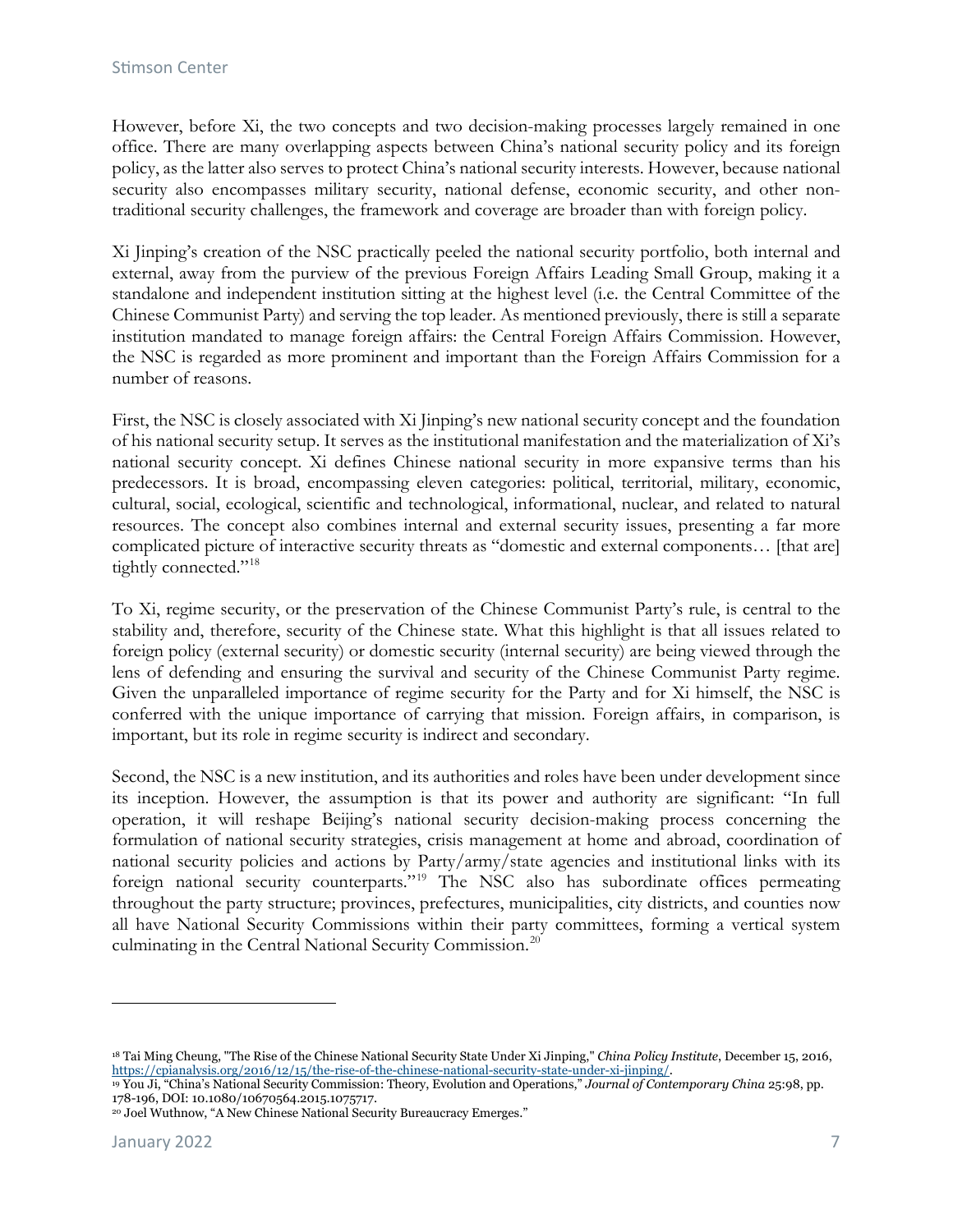Third, because the NSC is an institution created by Xi himself, there is a special emphasis on its inception and ensuring its success because it is associated with Xi's credibility, leadership, and achievements. In comparison, the Foreign Affairs Commission is a continuation of the previous Foreign Affairs Leading Small Group and had already been operational for decades.

The unique and unparalleled importance of the NSC is also reflected in its membership, which is far more expansive than the Foreign Affairs Commission.

|              | National Security Commission (as of 2017) <sup>21</sup>                                                                                                                                                                                               | Foreign Affairs Commission <sup>22</sup>                                                                                                                                                                                                                 |
|--------------|-------------------------------------------------------------------------------------------------------------------------------------------------------------------------------------------------------------------------------------------------------|----------------------------------------------------------------------------------------------------------------------------------------------------------------------------------------------------------------------------------------------------------|
| Chair        | Xi Jinping (President, General Secretary, Chair of                                                                                                                                                                                                    | Xi Jinping (President, General Secretary, Chair of                                                                                                                                                                                                       |
|              | the Central Military Commission)                                                                                                                                                                                                                      | the Central Military Commission)                                                                                                                                                                                                                         |
| Deputy Chair | Li Keqiang (Premier)                                                                                                                                                                                                                                  | Li Keqiang (Premier)                                                                                                                                                                                                                                     |
| Members      | Zhang Dejiang (Politburo Standing<br>1.<br>Committee Member, Chair of National<br>People's Congress)<br>Wang Huning (Politburo Member,<br>2.<br>Director, Policy Study Office of<br>Central Committee)<br>Liu Qibao (Politburo Member, Chief of<br>3. | Wang Qishan (Vice President)<br>1.<br>Yang Jiechi (Politburo Member)<br>2.<br>Huang Shenming (Politburo Member,<br>3.<br>Chief of Propaganda Department)<br>Wang Yi (State Councilor, Foreign<br>4.<br>Minister)<br>Wei Fenghe, (Member of Central<br>5. |
|              | Propaganda Department)<br>Sun Zhengcai (Politburo Member,<br>4.<br>Party Secretary of Chongqing)                                                                                                                                                      | Military Commission, State Councilor,<br>Defense Minister)<br>Zhao Kezhi (State Councilor, Minister<br>6.                                                                                                                                                |
|              | Fan Changlong (Politburo Member,<br>5.<br>Deputy Chair, Central<br>Military<br>Commission)                                                                                                                                                            | of Public Security)<br>Song Tao (Chief, International Liaison<br>7.<br>Department)                                                                                                                                                                       |
|              | Meng Jianzhu (Politburo Member,<br>6.<br>Secretary of Central Political and Legal<br>Affairs Commission)                                                                                                                                              | Chen Wenqing (Minister of State<br>8.<br>Security)<br>Wang Wentao (Minister of Commerce)<br>9.                                                                                                                                                           |
|              | Hu Chunhua (Politburo Member, Party<br>7.<br>Secretary of Guangdong)                                                                                                                                                                                  | 10. Liu Jieyi (Director, Taiwan Affairs<br>Office, State Council)                                                                                                                                                                                        |
|              | Li Zhanzhu (Politburo<br>Member,<br>8.<br>Director of General Affairs Office)                                                                                                                                                                         | 11. Xia Baolong (Director, Hongkong and<br>Macao Affairs Office, State Council)                                                                                                                                                                          |
|              | Guo Jinlong (Politburo Member, Party<br>9.<br>Secretary of Beijing)                                                                                                                                                                                   | 12. Xu Lin (Director, Information Office,<br>State Council)                                                                                                                                                                                              |
|              | 10. Han Zheng (Politburo Member, Party<br>Secretary of Shanghai)                                                                                                                                                                                      | 13. Pan Yue (Director, Overseas Chinese<br>Affairs Office, State Council)                                                                                                                                                                                |
|              | 11. Yang Jing (State Councilor, Secretary of<br>Central Secretariat)                                                                                                                                                                                  |                                                                                                                                                                                                                                                          |
|              | Shengkun (State Councilor,<br>12. Guo<br>Minister of Public Security)                                                                                                                                                                                 |                                                                                                                                                                                                                                                          |
|              | 13. Zhang Yesui (Party Secretary and<br>Deputy Minister of Foreign Ministry)                                                                                                                                                                          |                                                                                                                                                                                                                                                          |
|              | 14. Yang Jiechi (State Councilor, Director<br>of FAO)                                                                                                                                                                                                 |                                                                                                                                                                                                                                                          |
|              | 15. Zhou Xiaochuan (Chief, People's Bank<br>of China)                                                                                                                                                                                                 |                                                                                                                                                                                                                                                          |

 $\overline{a}$ 

<span id="page-8-1"></span><span id="page-8-0"></span><sup>21</sup> The Paper (澎湃新闻), "中央国家安全委员会成员首度亮相《新闻联播》" [Members of the Central National Security Committee make their debut on "News Network"], *Sohu*, February 17, 2017[, http://news.sohu.com/20170217/n481030722.shtml.](http://news.sohu.com/20170217/n481030722.shtml) <sup>22</sup> " 中央外事工作委员会领导层出炉"[Leadership of Central Foreign Affairs Commission revealed], *The Paper*, May 15, 2018, [http://m.thepaper.cn/kuaibao\\_detail.jsp?contid=2131634&from=kuaibao.](http://m.thepaper.cn/kuaibao_detail.jsp?contid=2131634&from=kuaibao)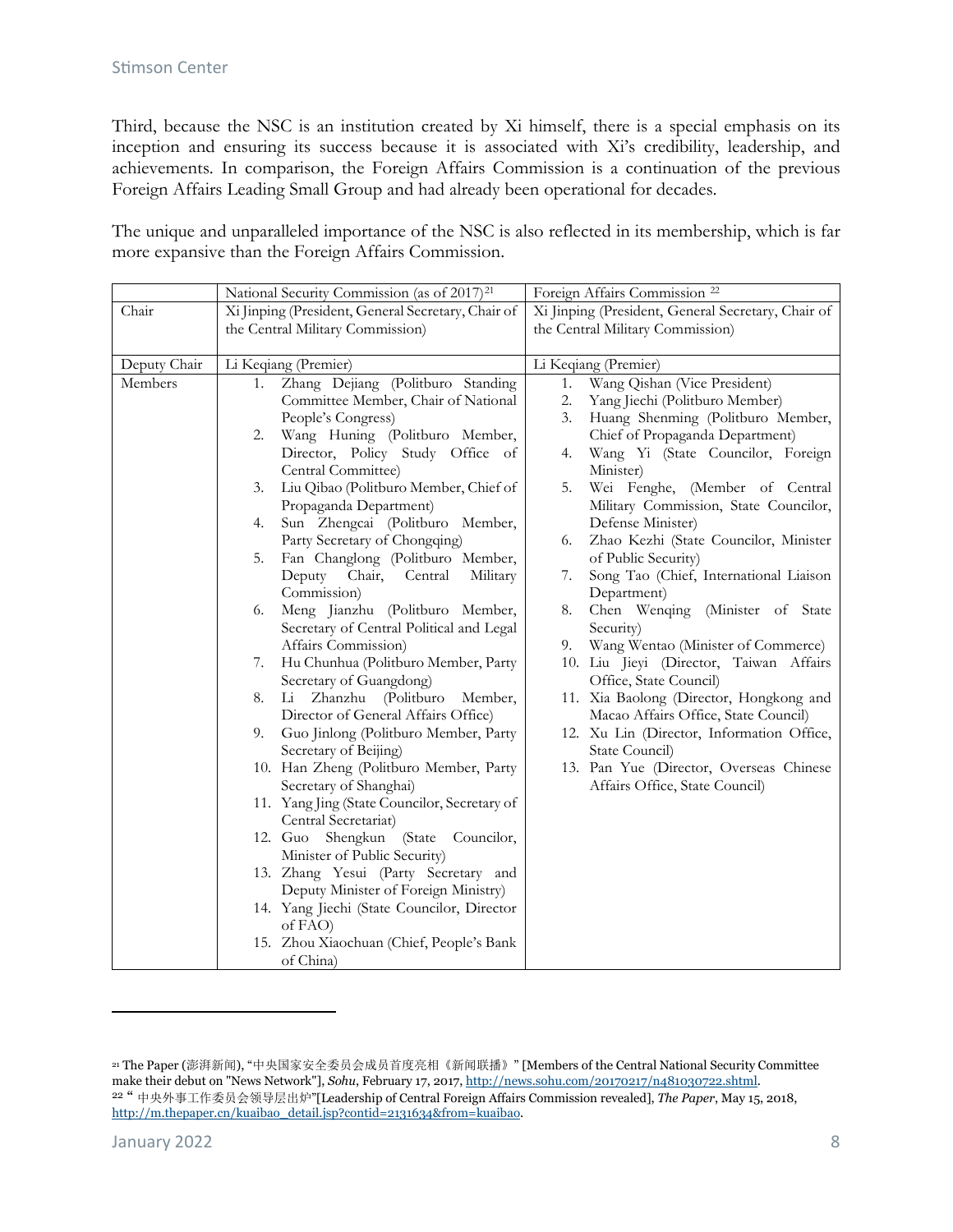|                                                 | 16. Fang Fenghui (Chief of Staff, Central<br>Military Commission)                                                                                                                           |                                              |
|-------------------------------------------------|---------------------------------------------------------------------------------------------------------------------------------------------------------------------------------------------|----------------------------------------------|
|                                                 | Political<br>17. Zhang Yang<br>(Chief,<br>Military<br>Central<br>Department,<br>Commission)                                                                                                 |                                              |
|                                                 | 18. Zhao Keshi<br>(Chief,<br>Logistic<br>Military<br>Central<br>Department,<br>Commission)<br>19. Zhang Youxia (Chief, Equipment<br>Development Department, Central<br>Military Commission) |                                              |
| Director<br>of                                  | Li Zhanshu (2014-2017)                                                                                                                                                                      | Yang Jiechi                                  |
| Executive<br>Office                             | Ding Xuexiang (2017-)                                                                                                                                                                       |                                              |
| Deputy<br>Director<br>of<br>Executive<br>Office | Cai Qi (2014-2016) <sup>23</sup><br>Liu Haixing $(2017-)$ <sup>24</sup><br>Chen Wenqing (2018-)                                                                                             | Le Yucheng (Executive Vice Foreign Minister) |

Based on the membership, the NSC evidently enjoys seniority and, hence, superiority to the Foreign Affairs Commission. Other than Xi Jinping and Li Keqiang, the NSC has ten Politburo members, while the Foreign Affairs Commission has two. Taking into consideration the State Councilors, the NSC has a total of thirteen "leaders of the country and the Party," while the Foreign Affairs Commission has six. The rest of the members of the two Commissions are all ministerial-level officials. The NSC's seniority is also reflected in the bureaucratic ranking of the head of the executive office. Both Li Zhanshu and Ding Xuexiang head the Commission's Executive Office as the Director of the General Affairs Office of the Central Committee. Although the General Affairs Office appears to be in the same rank as the FAO, in reality, its power and authority are much more significant because of its central status in the Party hierarchy.

Having established the seniority of the NSC in comparison to the Foreign Affairs Commission, the natural next question is why that should matter to the foreign policy decision-making if national security and foreign policy are strictly separated and segregated. That's where things get tricky. Because of the expansive nature of the definition of national security under Xi Jinping, which covers both external and internal, the foreign policy issues with national security implications would naturally be considered under the purview of the NSC, even though the primary decision-making agency appears to be the Foreign Affairs Commission.

For example, the North Korean nuclear issue might appear to be a foreign policy issue primarily. However, its development, the sanctions regime that affects Chinese financial transactions and financial institutions, the potential dangers of nuclear radiation and refugee inflows across the border,

<span id="page-9-0"></span><sup>23</sup> Han Qin, "国安委副主任蔡奇确定出任北京市长" [Cai Qi, deputy director of the National Security Committee, confirmed as mayor of Beijing], *DW News*, October 31, 2016,

[https://www.dwnews.com/%E4%B8%AD%E5%9B%BD/59778722/%E5%9B%BD%E5%AE%89%E5%A7%94%E5%89%AF%E4%B](https://www.dwnews.com/%E4%B8%AD%E5%9B%BD/59778722/%E5%9B%BD%E5%AE%89%E5%A7%94%E5%89%AF%E4%B8%BB%E4%BB%BB%E8%94%A1%E5%A5%87%E7%A1%AE%E5%AE%9A%E5%87%BA%E4%BB%BB%E5%8C%97%E4%BA%AC%E5%B8%82%E9%95%BF) [8%BB%E4%BB%BB%E8%94%A1%E5%A5%87%E7%A1%AE%E5%AE%9A%E5%87%BA%E4%BB%BB%E5%8C%97%E4%BA%AC](https://www.dwnews.com/%E4%B8%AD%E5%9B%BD/59778722/%E5%9B%BD%E5%AE%89%E5%A7%94%E5%89%AF%E4%B8%BB%E4%BB%BB%E8%94%A1%E5%A5%87%E7%A1%AE%E5%AE%9A%E5%87%BA%E4%BB%BB%E5%8C%97%E4%BA%AC%E5%B8%82%E9%95%BF) [%E5%B8%82%E9%95%BF.](https://www.dwnews.com/%E4%B8%AD%E5%9B%BD/59778722/%E5%9B%BD%E5%AE%89%E5%A7%94%E5%89%AF%E4%B8%BB%E4%BB%BB%E8%94%A1%E5%A5%87%E7%A1%AE%E5%AE%9A%E5%87%BA%E4%BB%BB%E5%8C%97%E4%BA%AC%E5%B8%82%E9%95%BF)

<span id="page-9-1"></span><sup>24</sup> "我校校友刘海星出任中央国安委办公室副主任" [Liu Haixing, an alumnus of our school, was appointed as the Deputy Director of the Office of the Central National Security Committee], *Beijing Foreign Studies University*, March 6, 2018, [https://xyh.bfsu.edu.cn/info/1077/1299.htm.](https://xyh.bfsu.edu.cn/info/1077/1299.htm)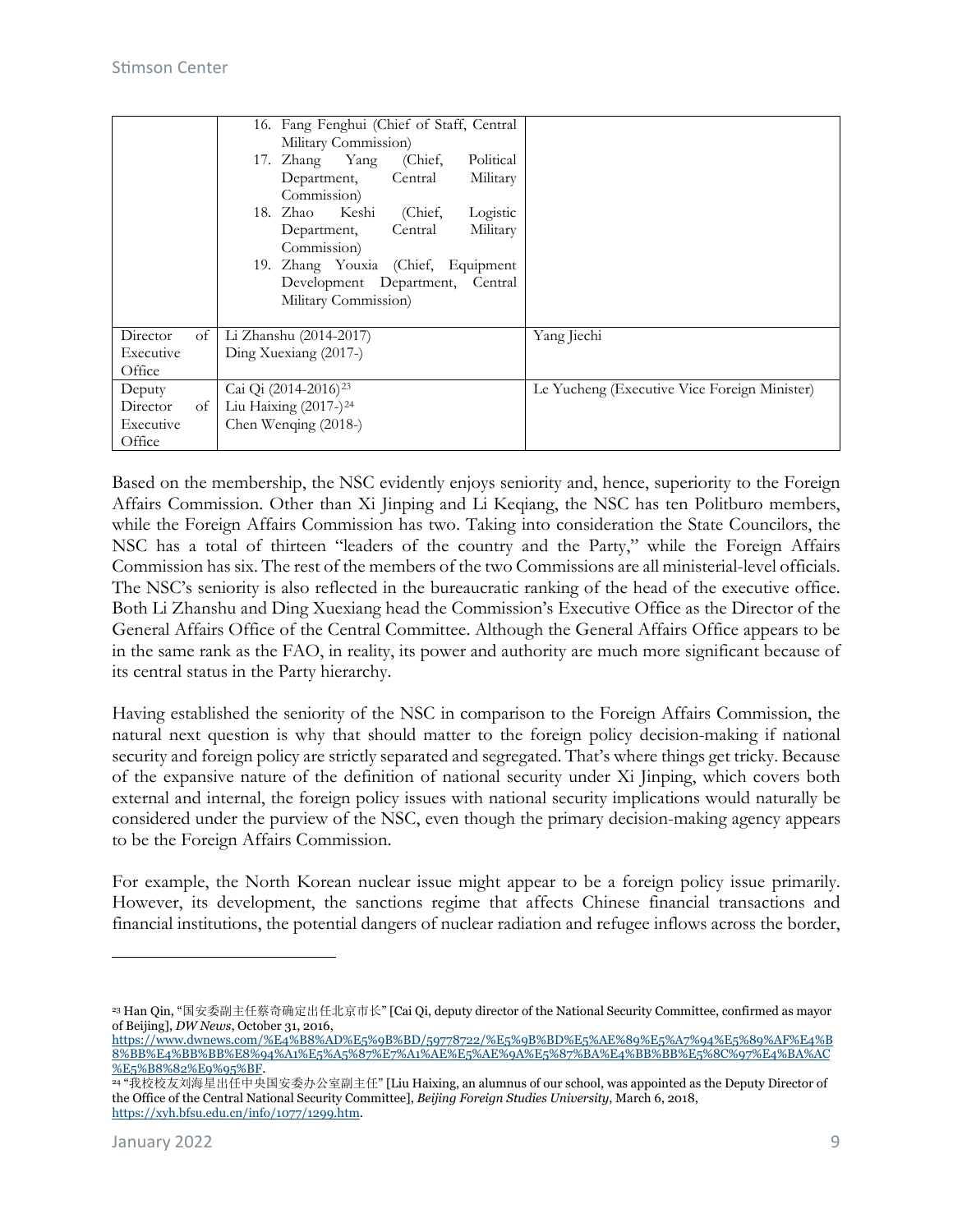and the escalation potential on the Korean Peninsula all inevitably make it a national security priority for Beijing. When the North Korean issue is being processed and determined by both the NSC and Foreign Affairs Commission, the one with the seniority is bound to prevail. Similarly, when the Xinjiang issue is considered both as a foreign policy issue in its relevance for Sino-US relations by the Foreign Affairs Commission and as an issue of domestic homeland security and ethnic affairs by the NSC, the former is bound to heed the decision made by the latter. This is because the Foreign Affairs Commission has no authority to decide or alter the ethnic policies determined by the NSC, and its role is restricted to the promotion and defense of such policies in international arenas. Foreign policy issues are derivative of domestic policy issues, and as the NSC focuses on domestic security and makes key decisions on external security issues in China's foreign policy, the Foreign Affairs Commission must assume a subordinate and supportive role to the NSC's decisions.

The direct and inevitable consequence of this setup is the "securitization" of foreign policy issues and decisions. The NSC is mandated to examine all issues, foreign or domestic, through the lens of security, which by default is binary and leaves little space for either ambiguity or, more importantly, compromise, which arguably is the essence of diplomacy. When the foreign policy posture of China regarding the Xinjiang Uyghur issue is put under the microscope and lens of national security, the foreign policy apparatus will be pushed to pursue a policy that maximizes domestic security and minimizes risks presented by foreign governments and audiences. Similarly, when the COVID-19 origin issue is seen as a regime security issue—as any acknowledgment or ambiguous position on China's role at the beginning of the global pandemic will be used to directly challenge the legitimacy of the Chinese Communist Party regime—the foreign policy apparatus has no option but to turn themselves into "wolf warriors" and fight the battle without budging an inch.

### IV. Information for Decision-Making

Solid and comprehensive information forms the foundation for good national security decisionmaking. In China, the system of producing such information for the top leaders is extensive. It includes and goes beyond all line agencies involved in national security, as well as governmental and semi-governmental think tanks and academia. This has not changed significantly under Xi.

Within the governmental apparatus, line agencies are the primary source of daily informational input on national security affairs. Each line agency involved in national security and foreign affairs, such as the Ministry of Foreign Affairs, Ministry of State Security, and PLA, provides regular reports that reflect the work and concerns specific to that agency's focus. Information collection and analysis are part of these agencies' routine responsibility and are conducted through their internal chain of command. Using the Ministry of Foreign Affairs as an example, its field offices (Chinese embassies) are its primary source of information on issues of bilateral relations. While each embassy's Political Affairs Office and Economic Affairs Office each has its own portfolio, the Office of Policy Studies is the center of strategic analysis on local politics, economics, and bilateral relations. Diplomatic cables send first-hand information back to Beijing, where they are reviewed and incorporated into the research report by their managing divisions. Depending on the significance of the issue, the report will then be routed through the deputy director of the relevant department (such as the Department of North American and Oceanian Affairs), the director of the department, the vice foreign minister in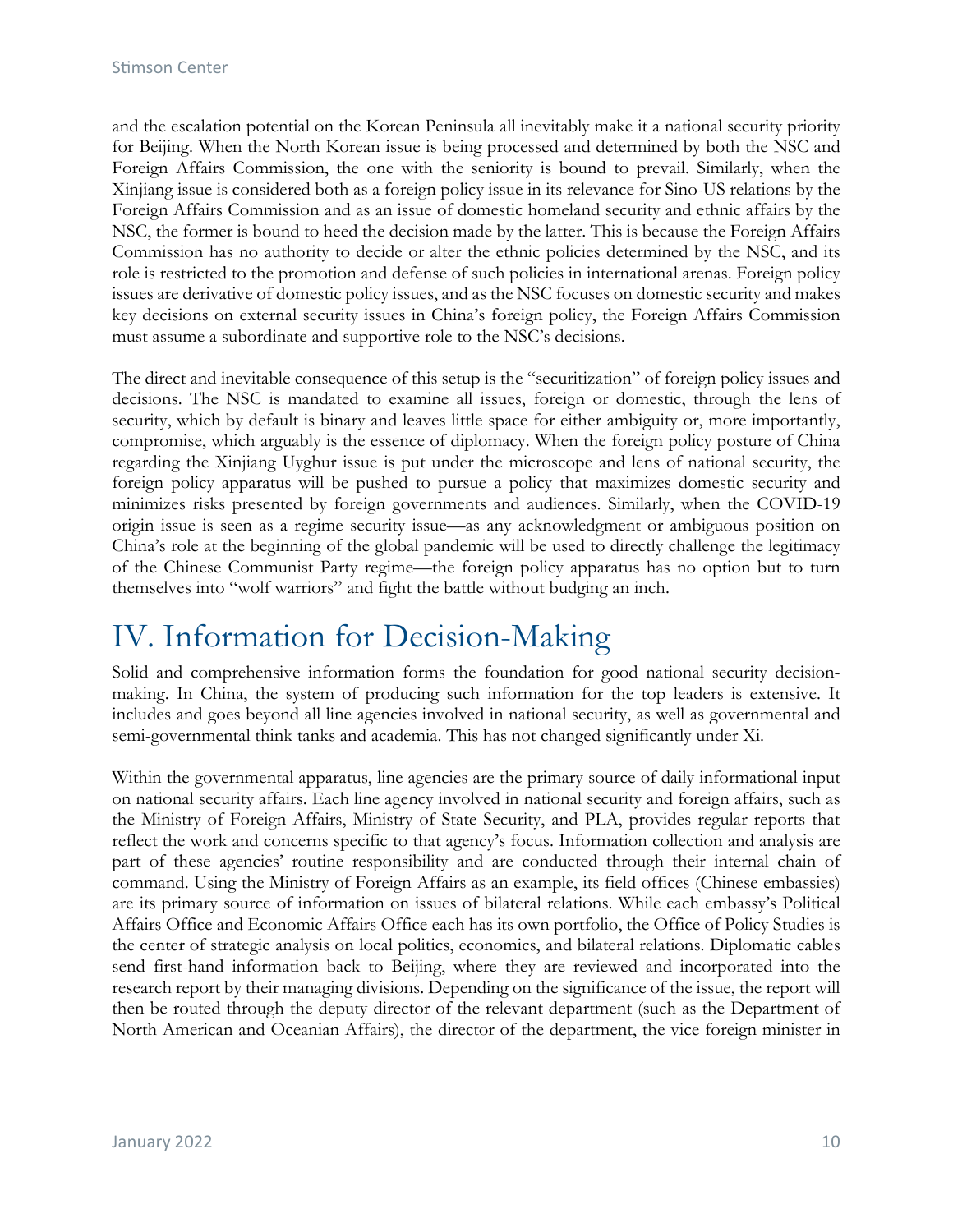charge of the department, and then the foreign minister himself<sup>25</sup>; the more important the issue, the higher up the approval required. Upon the completion of the routing, important reports are submitted to the General Office of the Central Committee as information entered into the system.

Externally, the decision-making system also relies on governmental and semi-governmental think tanks for information on and analysis of national security affairs. These think tanks are affiliated with government agencies and act as additional research arms. For example, the China Institutes for Contemporary International Relations (CICIR) is under the leadership of the Ministry of State Security, and is "a major source for foreign policy studies that go directly to China's top leaders."<sup>[26](#page-11-1)</sup> The China Institute of International Studies (CIIS) is a research arm of the Ministry of Foreign Affairs; its experts write reports for and provide briefings to Ministry officials.<sup>[27](#page-11-2)</sup> The Chinese Academy of Social Sciences (CASS), affiliated directly with the State Council, conducts extensive international research.[28](#page-11-3)

Generally speaking, think tanks produce two types of internal reports for national security decisionmaking purposes: regular reports and commissioned reports. Regular reports represent a "bottomup" information-flow pattern. For these reports, think tank researchers regularly follow one geographical or functional area and keep decision-makers updated on the latest developments in their area of expertise. Commissioned reports, on the other hand, represent a "top-down" approach. When the FAO or General Office decides that a particular issue needs more information and analysis than already provided by the line agencies, they summon research think tanks to submit studies to assist in decision-making.

Under Xi Jinping, there are two observable shifts to the think tank landscape in China. The first is that Xi has put significant emphasis on the creation and development of "high-end Chinese think tanks" supported by the government. By the end of 2020, two batches of a total of 29 think tanks have been selected into the group.<sup>[29](#page-11-4)</sup> Other than information collection and analysis functions, these think tanks are also expected to play a PR role for China, i.e. "to tell the China story well and spread the Chinese voice effectively."[30](#page-11-5) With the booming of the think tank business in China, civilian think tanks that are not affiliated with any government agencies have also enjoyed much space to grow.

The second change is the tightening of the freedom of speech within the think tank community. As a channel of communication, think tank scholars used to enjoy more space and leeway in engaging foreign counterparts, embassies, and government officials in dialogues and conversations. But under Xi, the leash has been significantly tightened. This is primarily due to the government's desire to "speak with one voice" instead of allowing think tank scholars to give assessments of China's policy to

<span id="page-11-3"></span><sup>28</sup> "我院概况" [Introduction to CASS], *CASS*, accessed January 24, 2022, [http://www.cssn.cn/news/140195.htm.](http://www.cssn.cn/news/140195.htm)

<span id="page-11-4"></span><sup>29</sup> Mengqi Wu, "国家高端智库建设试点单位共29家,复旦大学中国研究院是首批" [There are a total of 29 national high-end think tank construction pilot units, and the China Research Institute of Fudan University is the first batch], *China Institute, Fudan University*, December 29, 2020[, http://www.cifu.fudan.edu.cn/f7/d5/c412a260053/page.htm.](http://www.cifu.fudan.edu.cn/f7/d5/c412a260053/page.htm)

<span id="page-11-0"></span><sup>25</sup> The names of the officials to whom the reports are presented are listed later in this testimony. Each one has the authority to comment and request revisions to the report. The routing process can be extremely intricate and time-consuming. In one extreme case, a report was routed through 99 officials.

<span id="page-11-2"></span><span id="page-11-1"></span><sup>26</sup> Doak Barnett, "The Making of Foreign Policy in China: Structure and Process," *Westview Press*, 1985, pp. 123-124. <sup>27</sup> Bonnie Glaser and Philip Saunders, "Chinese Civilian Foreign Policy Research Institutes: Evolving Roles and Increasing Influence," *The China Quarterly*, 2002, p. 599.

<span id="page-11-5"></span><sup>30</sup> Li Zhou, "讲好中国故事,传播好中国声音" [Tell Chinese stories well and spread Chinese voices well], *China.org*, May 31, 2021, [http://www.china.com.cn/opinion/think/2021-05/31/content\\_77538101.htm.](http://www.china.com.cn/opinion/think/2021-05/31/content_77538101.htm)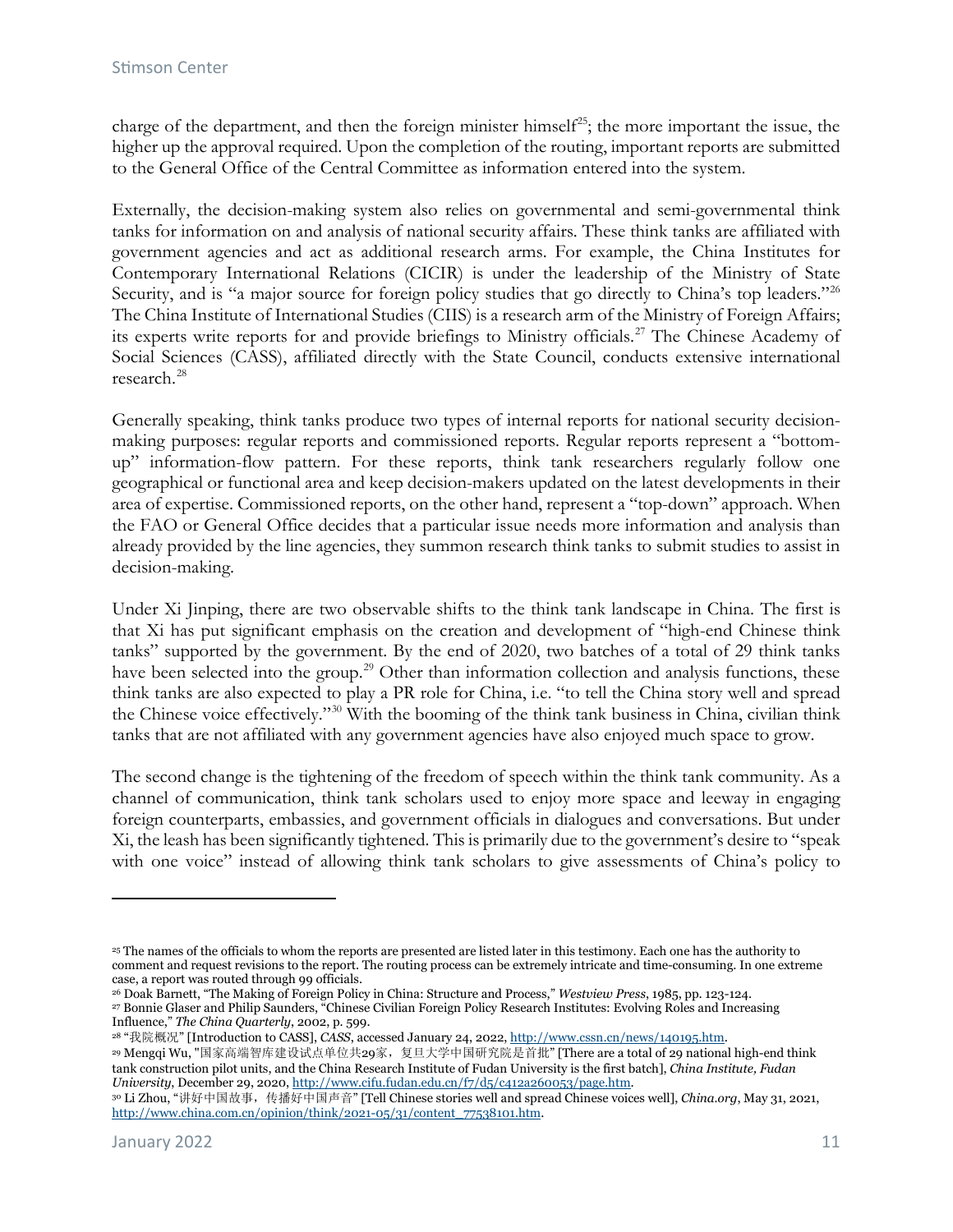foreigners that do not always align with the government's official position. The implementation of this stringent control was made even easier by the COVID-19, with travel restrictions in and out of China in the name of disease control making field research, in-person communications, and face-toface dialogues practically impossible. Virtual dialogues have become popular since the summer of 2020. However, Chinese scholars' participation is still subject to approval by their organization. This has had a major impact on the information available to and produced by Chinese think tanks on foreign policy issues. There may be a dearth of knowledge about China in the outside world due to COVID, but there is also an equally severe dearth of knowledge in China about the outside world.

# V. The Institutional Origins of China's Assertive Foreign Policy

China's assertive foreign policy under Xi has been gaining momentum since he took power in 2013, starting with his hardline approach toward China's maritime disputes, especially in the South China Sea. From the perspective of the institutional setup for China's foreign policy decision-making, there are at least three factors that determined and/or contributed to China's foreign policy posture: the strategic personality of the top leader, the "securitization" of China's foreign policy issues, and the "bandwagon effect" within the bureaucracy and the society through the mobilization of nationalism and public opinion.

First, the centralization of power and authority by Xi Jinping means that China's foreign policy will be determined by his strategic personality and political beliefs.<sup>[31](#page-12-0)</sup> After Mao Zedong, who made China independent, and Deng Xiaoping, who made China rich, Xi Jinping sees his mandate as making China strong.<sup>[32](#page-12-1)</sup> That is the essence of the two popular slogans under his reign: "the China Dream" and "the great rejuvenation of the Chinese nation." Xi believes in power politics and is convinced that the time has come for China to reclaim its rightful place in the region and the world. As such, the previous mantra from the Deng Xiaoping era of "hide our strength and bide our time," which was observed by Xi's predecessors, Jiang Zemin and Hu Jintao, has been abandoned and replaced by "actively seeking progress."[33](#page-12-2) Through expanding China's sphere of influence through the Belt and Road Initiative and asserting China's claims in territorial and maritime disputes, China's foreign policy loyally follows Xi's vision for China's "great rejuvenation." And his unparalleled authority and elimination of dissenting views have ensured that his vision is pursued without dissenting views or challenges from within.

Second, Xi's power concentration and the indoctrination of his strategic visions also created the bandwagon effect within the bureaucratic polity. Within the bureaucracy, people who do not share Xi's vision, or do not belong to his close group of trusted advisors, are naturally marginalized in the decision-making circle. On the working level, officials and scholars who disagree with his foreign policy decisions will not receive the resources and support for their work or research. Through the mobilization of the bureaucratic system, the power, positions, and resources are directed towards

<span id="page-12-1"></span><span id="page-12-0"></span>

<sup>31</sup> Jane Perlez, "Chinese Leader's One-Man Show Complicated Diplomacy," *The New York Times,* July 9, 2014,

<sup>&</sup>lt;sup>32</sup> Li Chen, "从站起来、富起来到强起来的伟大飞跃" [Great leap from standing up, to getting rich, to becoming strong], *People's Daily*, June 24, 2021[. http://www.xinhuanet.com/politics/2021-06/24/c\\_1127593780.htm.](http://www.xinhuanet.com/politics/2021-06/24/c_1127593780.htm)

<span id="page-12-2"></span><sup>33</sup> Runtian You, "从韬光养晦到积极进取 中国过去五年外交战略大变" [From hiding our strength and biding our time to actively seeking progress- Changes to China's foreign strategy in the past five years], *Lianhe Zaobao*, October, 14, 2017, [https://beltandroad.zaobao.com/beltandroad/news/story20171014-802792.](https://beltandroad.zaobao.com/beltandroad/news/story20171014-802792)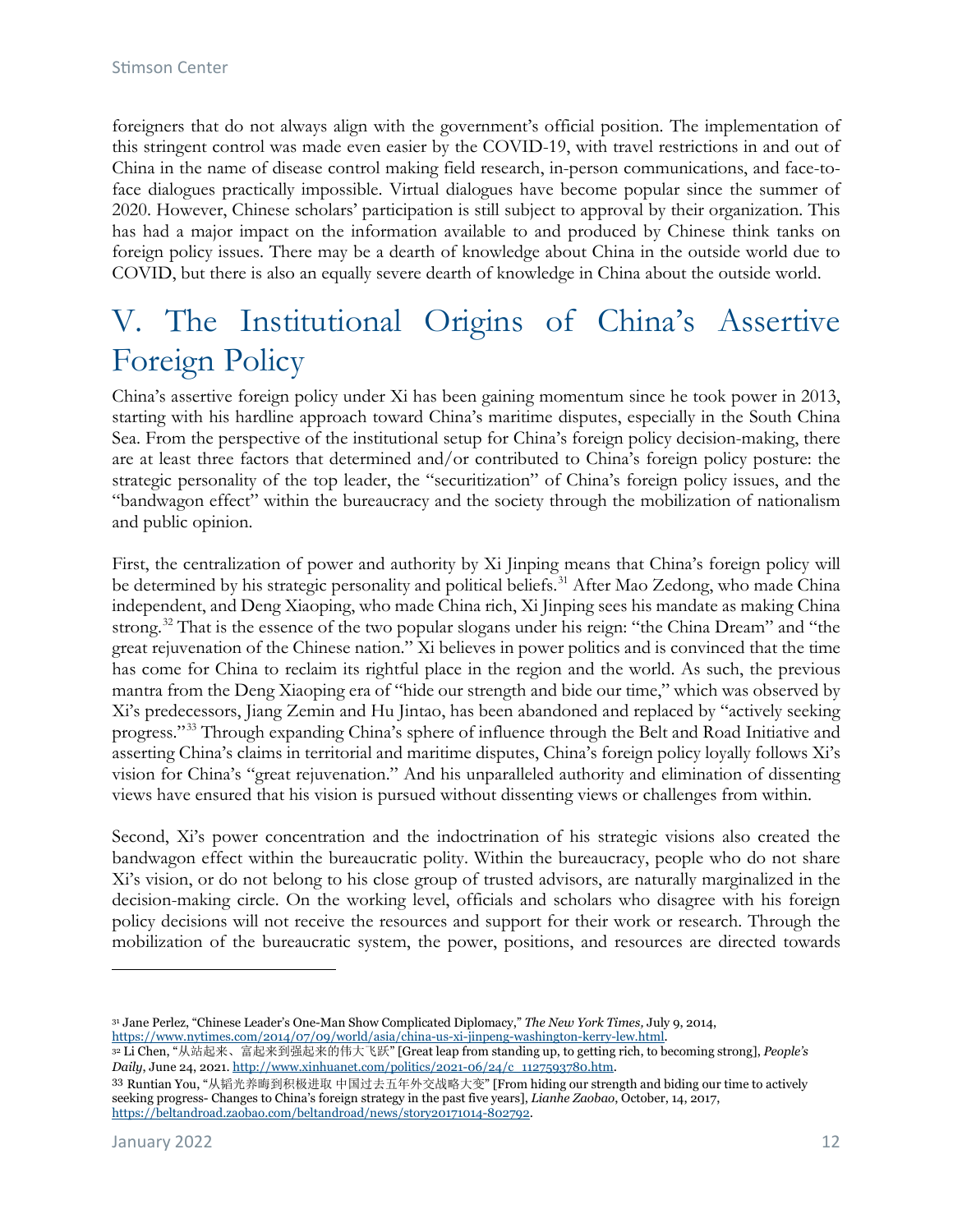those who will ardently defend and advance Xi's foreign policy vision. In other words, the system screens and shuffles out the dissidents and those less enthusiastic. Those who remain in the system and those eager to climb the bureaucratic ladder are encouraged to vigorously pursue foreign policy actions that could help them stand out in catering to Xi's taste for assertive great power diplomacy.

This trend has become a deeply embedded and widely shared bureaucratic phenomenon and the fundamental origin of the "Wolf Warrior Diplomacy" the world has witnessed since the beginning of the COVID-19 pandemic. By March 2020, China was faced with global challenges on the origin of COVID and the responsibility Beijing had to carry for it. To Beijing, this is not only a matter of international reputation, but also a vital challenge to its domestic regime security. If China is held responsible for the origin of COVID, it inevitably undermines the governance—and hence legitimacy—of the Chinese Communist Party in front of the world and of the Chinese people. Therefore, during the whole year of 2020, China's top foreign policy priority was to ensure that China would not be held accountable for COVID, and Chinese diplomats were unleashed to criticize, condemn, and attack any foreign government or organizations that dared to raise that accusation. This is why the Foreign Ministry spokesperson would receive the authorization, and even encouragement, to accuse the US of spreading COVID in the city of Wuhan in the fall of 2019.<sup>[34](#page-13-0)</sup> This is also why senior Chinese diplomats all over the world simply "bristle" at COVID blame.<sup>[35](#page-13-1)</sup>

The internal security emphasis of China's assertive foreign policy is both the cause and the result of the "securitization" of China's foreign policy decision-making process discussed in the previous section. The NSC holds the broad mandate over both internal and external security, and the institution enjoys senior bureaucratic ranking compared to the Foreign Affairs Commission. The natural result of this setup is that NSC's prioritization of internal security, especially regime security, prevails as the overarching guideline of foreign policy decision-making. Foreign policy issues, such as the origin of COVID, are first and foremost viewed through the lens of regime security, which leaves the foreign policy apparatus no choice but to push for the harshest policy course possible to defend the regime's bottom-line interest.

The "bandwagon effect" within the bureaucracy is consolidated and amplified through the mobilization of nationalism and hawkish domestic public opinion. Through the indoctrination of the people about China's rejuvenation and superiority, as well as the desirability and necessity of Xi Jinping's assertive great power diplomacy to achieve them, the Chinese public is increasingly convinced of China's entitlement to special status and of the deserved punishment of states that dare to challenge it. Wolf warrior diplomacy might have been criticized widely outside China. Yet internally, it is cheered and welcomed as a sign of strength rather than weakness. The hawkish public opinion, in turn, feeds into the government's decision-making, as it reinforces the top leader's belief that he is fulfilling the view and aspiration of the Chinese people—the perceived source of his authority and legitimacy.

<span id="page-13-0"></span><sup>34</sup> Joyce Huang, "Chinese diplomat accuses US of speaking coronavirus," *Voice of America*, March 13, 2020, [https://www.voanews.com/a/science-health\\_coronavirus-outbreak\\_chinese-diplomat-accuses-us-spreading-](https://www.voanews.com/a/science-health_coronavirus-outbreak_chinese-diplomat-accuses-us-spreading-coronavirus/6185768.html)

<span id="page-13-1"></span><sup>&</sup>lt;sup>35</sup> Gideon Rachman, "China's wolf warriors bristle at COVID blame," *Financial Times*, March 21, 2021, [https://www.ft.com/content/b8042e0a-5e57-4340-8664-9702b9f3640f.](https://www.ft.com/content/b8042e0a-5e57-4340-8664-9702b9f3640f)